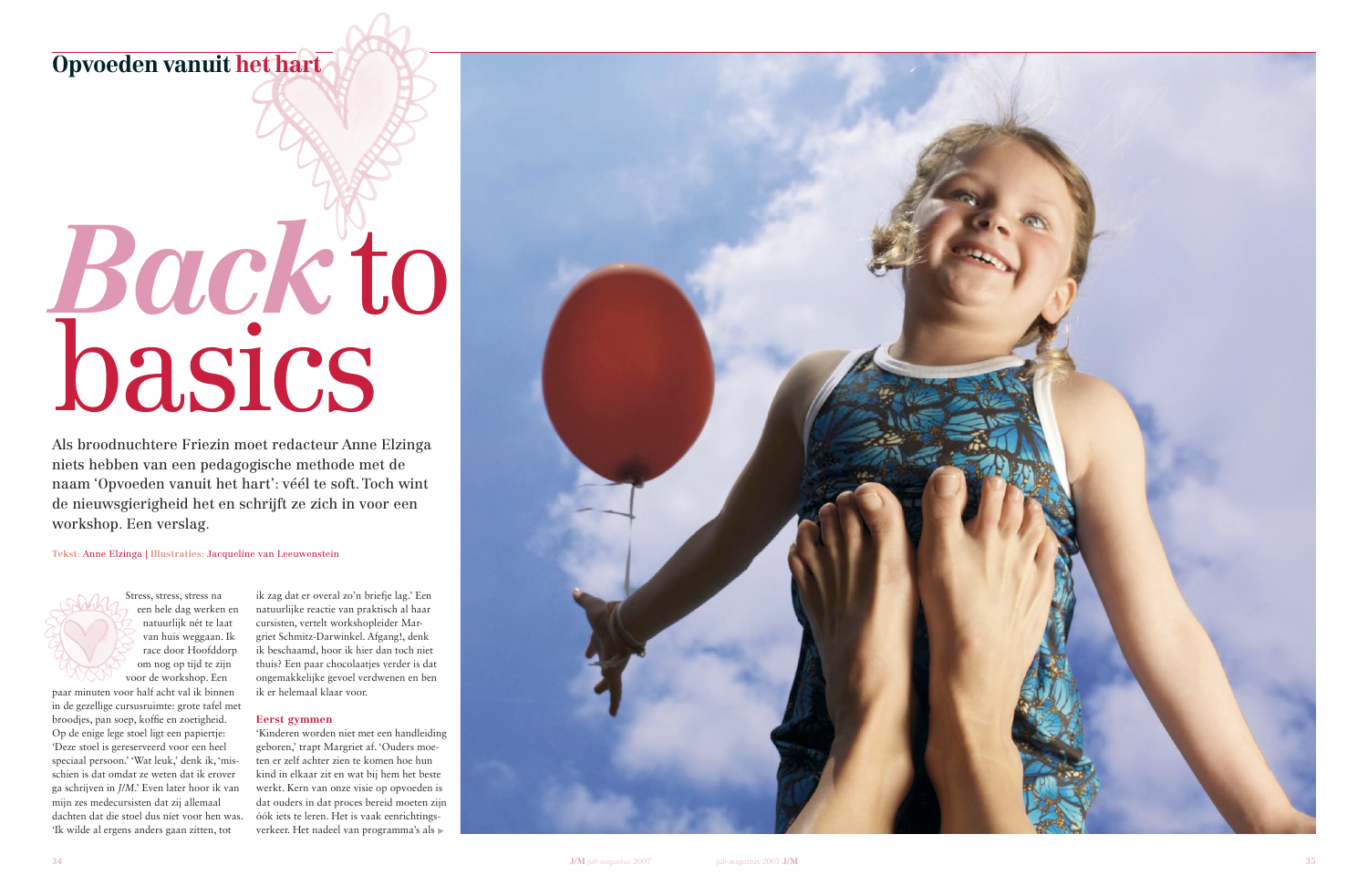# Opvoeden vanuit het hart

De Nanny en Eerste Hulp bij Opvoeden - hoe nuttig ook - is dat ze daar teruggaan naar de pedagogische normen uit de jaren zeventig van structuur en consequent zijn. Terwijl we eigenlijk allemaal op zoek zijn naar een nieuwe vorm, een nieuwe dokter Spock. We willen het niet zo doen als onze ouders, maar hoe dan wel? Moderne opvoedboeken helpen ons niet veel verder. Kinderen worden daar ingedeeld in modeltypen. Ik werd op bladzijde één vaak al doodzenuwachtig omdat mijn dochter net even anders was. En daar begint het opvoeden vanuit het hart. In plaats van

### 'Ouders laten zich vaker door hun verstand dan door hun intuïtie leiden'

te zoeken naar zekerheden van buitenaf, sporen wij ouders aan op zoek te gaan naar de zekerheden van binnenuit.' Voor de meesten is dat geen gesneden koek: ze laten zich vaker door hun verstand dan door hun intuïtie leiden, aldus Margriet. Vanavond, belooft ze, gaan we er niet alleen over praten, maar ook ervaren hoe dat voelt.

We beginnen met 'een stukje bewegen'. Op een vrolijk muziekje maken we verschillende kruisbewegingen: armen naar links, naar rechts, benen naar voren, naar achteren. Hoewel ik me aanvankelijk afvraag waar dit goed voor is, merk ik wel dat het me ontspant. En dat is precies de bedoeling, verklapt Margriet. Zonder dat ik het wist, deed ik aan Body & Brain Gym, dat brein en lichaam (beter) met elkaar in balans brengt. Helpt ook bij gespannen kinderen, zegt de workshopleider. 'Je ziet ze rustig worden. Een paar minuuties gymmen haalt de ergste spanning weg.'

### De aap

Daarna is het tijd voor de eerste oefening. Uit een grote hoop knuffels moet elke cursist er een kiezen die het best bij haar kind past. Ik grijp meteen de aap: net zo snel, ondeugend en behendig als mijn jongste zoon. Op een A-viertje moeten



we noteren waarom dit beest bij ons kind past. Vervolgens vraagt Margriet ons stevig op onze stoel te gaan zitten, beide voeten op de grond, ogen dicht voor wie wil. 'Leg nu je hand op je hart, probeer diep in te ademen en via je hart weer uit te blazen.' Oei, kijken vriendin Jeannine en ik elkaar even verschrikt aan, het wordt toch niet té zweverig, hè? De stem van Margriet werkt echter rustgevend: 'Adem in, en uit... en in... en uit... Schrijf nu opnieuw op wat er in je opkomt als je aan je zoon of dochter denkt.' Jeannine is om: 'Ik raak helemaal geëmotioneerd. Pepijn is enig kind en soms baal ik daarvan. Maar nu realiseer ik me hoe bijzonder het is om überhaupt een kind te hebben!'

Ook de anderen ondergaan het verschil. De eerste beschrijving doe je met je verstand: Tim houdt van zeehonden, hij heeft er al een paar. De tweede keer gaat het meer vanuit je gevoel,' zegt Kitty. Ik wacht met klamme handen op mijn beurt. Wat moet ik zeggen? Ik heb

helemaal niets gevoeld! Stamelend doe ik mijn bekentenis. 'Logisch,' reageert Jeannine, 'je hield je hand op de verkeerde plek! Of zit jouw hart rechts?' Als ik de oefening overdoe - en nu goed - ervaar ook ik een weldadig gevoel van... tja, van liefde. Soft of niet, opeens doen al mijn eerdere rationele vergelijkingen er niet meer toe en denk ik alleen maar: het is gewoon een hartstikke lekker joch!

### 'Afspraken, gezond verstand, pedagogische kennis: het is allemaal belangrijk, maar liefde is de kern'

'Dat is natuurlijk wel waar het in de relatie met je kinderen om draait,' concludeert Margriet. 'Afspraken, gezond verstand, pedagogische kennis: het is allemaal belangrijk in de opvoeding, maar die liefde is de kern.' Juist op momenten dat ie het even helemaal niet meer ziet



zitten, is het goed terug te gaan naar die basis. Oplossingen voor eventuele problemen komen dan vanzelf. 'Vaak weten ouders intuïtief wat het beste is voor hun kind, maar wordt hun moeder- of vaderinstinct overstemd door de ratio of door wat de buitenwereld (deskundigen, familie) vindt.'

### **Echt luisteren**

Luisteren schijnt ook met je hart te kunnen. 'Meestal horen we uitsluitend wat iemand letterlijk zegt. Maar behalve naar de woorden, kun je ook luisteren naar de achterliggende boodschap. Wat wil

### 'We willen het niet zo doen als onze ouders. maar hoe dan wel?

hij eigenlijk zeggen? En ten slotte kun je proberen te achterhalen wat de essentie is van zijn verhaal.'

We gaan het in tweetallen proberen. Karin vertelt me dat ze - ondanks perikelen met de oppas voor Sam (5) en Eva (1) besloten heeft toch naar deze workshop te komen (de woorden). Ze is trots op zichzelf (boodschap). Na twee zwanger-

schappen en jaren intensief moederen kiest ze nu echt voor zichzelf (essentie). Inderdaad, dat is precies wat ze bedoelde, beaamt Karin als ik het gesprek op die manier weergeef. Eerlijk gezegd kost het me behoorlijk veel moeite om zo intensief te luisteren. Ik moet echt op mijn tong bijten om mijn mond te houden als Karin aan het woord is. Het liefst zou ik haar de hele tijd onderbreken: 'Hoezo problemen met je oppas?, 'Ja, dat heb ik nou ook' of 'Je bedoelt...' 'Luisteren jullie altijd op deze manier?' vraagt Margriet na afloop. 'Nee,' bekennen we bedremmeld. Gelukkig: iedereen blijkt de neiging te hebben voortdurend vragen te stellen, haar eigen verhaal te vertellen of aan te vullen als de ander even stil valt. 'Zeker bij kinderen vullen we al snel in wat ze - volgens ons bedoelen. "Je was kwaad, hè?" Link, want kinderen gebruiken heel andere woorden en beelden dan volwassenen. Bij hen komt het er dus nog meer op aan om écht goed te luisteren. Als je dat doet, maak je contact. Stel je de juiste vragen. Zo merkt je kind dat je hem begrijpt. Je kruipt als het ware in zijn huid.' Voor wie denkt dat nooit te kunnen: ook hier baart oefening kunst, volgens Margriet.



### **Regels maken**

Na twee oefeningen over leerstijlen en non-verbaal communiceren zijn we toe aan het volgende deel van de workshop: het maken van regels. Hùh? Dus opvoeden vanuit het hart is niet alleen maar vrijheid, blijheid? 'Absoluut niet,' reageert Margriet, die als moeder van drie kinderen het nut van goede afspraken dagelijks ondervindt. 'Sterker nog: ons uitgangspunt is dat het stellen van grenzen een van de belangrijkste sleutels is tot een gelukkiger familieleven.' Het gaat er alleen om dat we weten waarom

### 'Zeker bij kinderen vullen we al snel in wat ze volgens ons - bedoelen'

we bepaalde regels stellen. Doen we dat omdat onze ouders het altijd zo deden, onze buurvrouw erop hamert of vinden we het zelf belangrijk? Door daar bij stil te staan, ontdek je je onderliggende motieven. Overtuigingen, noemt Margriet ze. De oefening maakt een heftige discussie los in de groep. Zo blijken we bijna allemaal te beschikken over een man die het totaal anders doet dan wij: niks uitleggen, gewoon opleggen. 'Niet erg,' vindt Margriet, maar het is wel zaak ie bewust te worden van die verschillen en de oorzaken daarvan. En we hebben ook gemerkt dat een afspraak die voor het ene kind prima werkt, een averechts effect kan hebben op zijn broer of zus. Het bewijst eens te meer hoe belangrijk het is goed te kijken naar je kroost: ieder kind is uniek. En verder blijkt het helemaal niet zo simpel om te bedenken waarom we bepaalde regels stellen. Karin geeft een voorbeeld. Zoon Sam is in haar ogen soms iets te blij met zichzelf. Effe dimmen, denkt Karin dan. 'Waarom magie dat niet zeggen?' vraagt Margriet. Tja, waarschijnlijk toch omdat ze van huis uit meegekregen heeft dat opscheppen over jezelf niet hoort. Onbewust geeft ze dat ook weer door aan haar nazaten. Ze is niet de enige, aldus Margriet. Hoe vaak vertellen wij onze kinderen dat we van ze